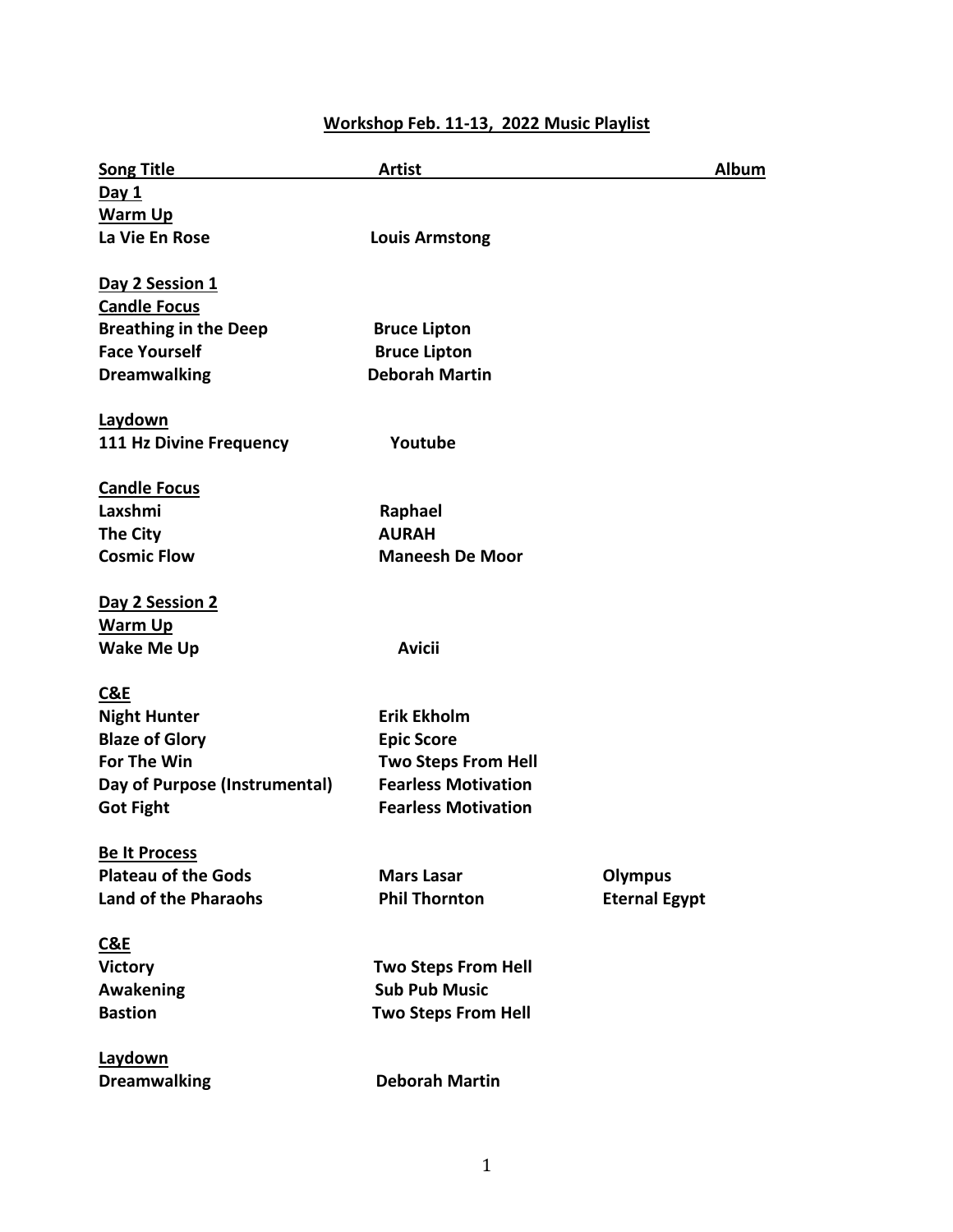**Day 2 Session 3 Warm Up Chocolate (instrumental) The Time**

**Day 2 Session 4 Warm Up**

**Who Am I Morten Granau, Ghost Rider** 

## **Card Making Music**

| <b>Many Meetings</b>       | <b>Howard Shore</b>     |
|----------------------------|-------------------------|
| The Gift                   | <b>Joep Beving</b>      |
| <b>Dance of The Druids</b> | <b>Bear McCreary</b>    |
| <b>Sweet Apocalypse</b>    | Lambert                 |
| <b>Experience</b>          | <b>Ludovico Einaudi</b> |
| Time                       | <b>Hans Zimmer</b>      |

#### **C&E**

| <b>Seal Activation Process</b> |                 |               |
|--------------------------------|-----------------|---------------|
| Theme from Antarctica          | <b>Vangelis</b> | Antarctica    |
| Will of The Wind               | <b>Vangelis</b> | <b>Direct</b> |
| Metallic Rain                  | <b>Vangelis</b> | <b>Direct</b> |

## **Lay Down Carnation Lily Lily Rose David Arkenstone Island Ancient Legend David Arkenstone Valley in the Clouds**

| <b>Ramtha's C&amp;E-Candle-Mirror</b> |                        |
|---------------------------------------|------------------------|
| <b>Songs from The Bourne Identity</b> | <b>John Powell</b>     |
| <b>Entrance</b>                       | Si                     |
| Sky's Beyond                          | <b>Karunesh</b>        |
| <b>Shimmers</b>                       | <b>Deborah Martin</b>  |
| <b>Dreamwalking</b>                   | <b>Deborah Martin</b>  |
| <b>Awakening Consciousness</b>        | <b>Monroe Products</b> |

**Shimmers Deborah Martin Convergence**

**Entrance Si Didgeridoo Trance Dance**

**Dreamwalking Deborah Martin Convergence**

**Lay Down 111 Hz Divine Frequency** 

| Day 3 Session 1                     |                       |
|-------------------------------------|-----------------------|
| C&E                                 |                       |
| <b>Dragon Age Inquisition Theme</b> | <b>Trevor Morris</b>  |
| Tikal                               | E.S. Posthumus        |
| Durga                               | <b>E.S. Posthumus</b> |